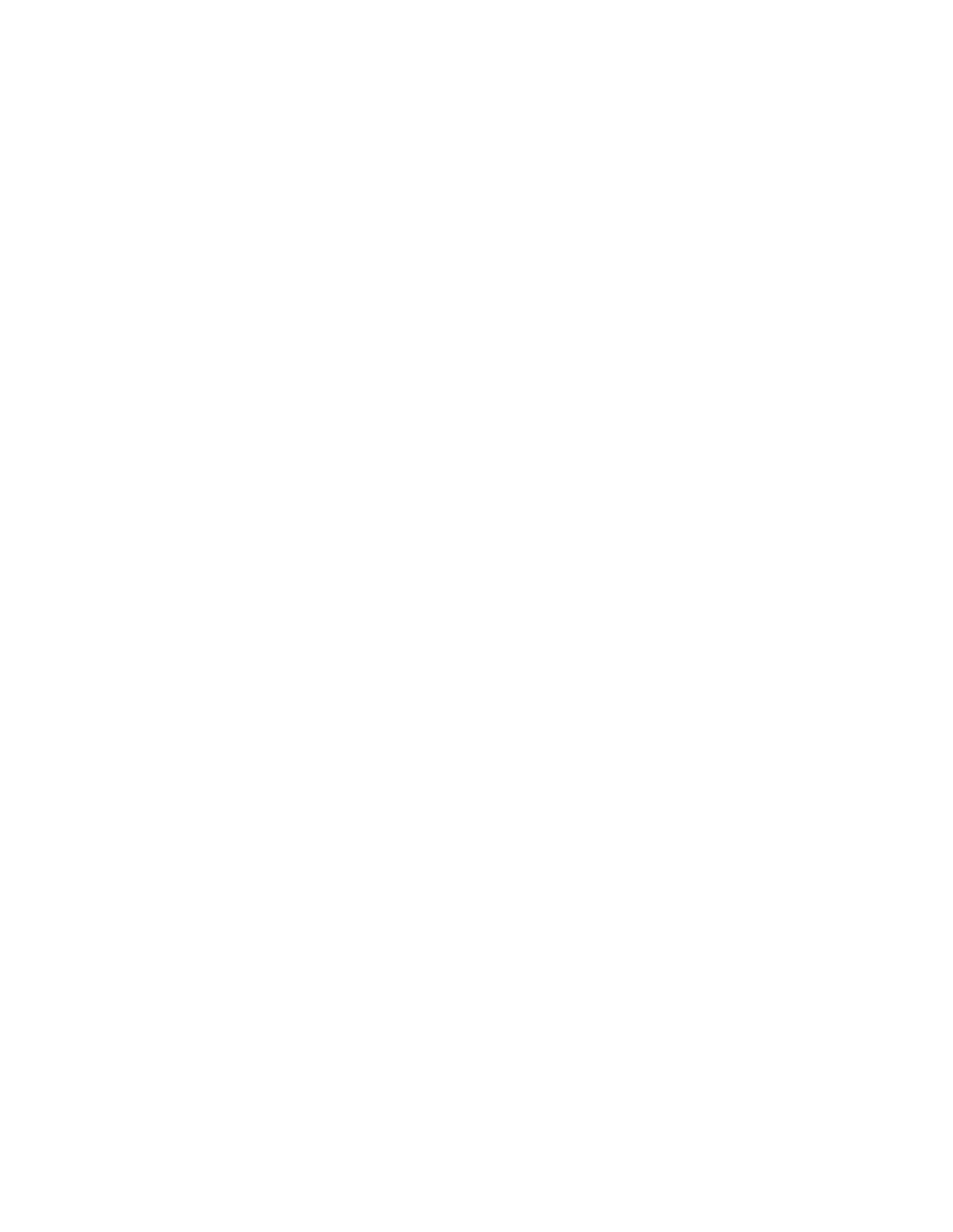| <b>Communications</b><br>& Proposals from<br><b>Commissioners</b> | No Communications were given.                                                                                                                                                                                                                                                                                                                                                                                                                                                                                                                                                                                                                                                                                                                              |
|-------------------------------------------------------------------|------------------------------------------------------------------------------------------------------------------------------------------------------------------------------------------------------------------------------------------------------------------------------------------------------------------------------------------------------------------------------------------------------------------------------------------------------------------------------------------------------------------------------------------------------------------------------------------------------------------------------------------------------------------------------------------------------------------------------------------------------------|
| <b>Report of the</b><br><b>City Attorney</b>                      | City Attorney Jodoin gave an update on the Beattie Street Trailhead<br>lawsuit. The City's request to substitute Judge McMahon for Judge<br>Reynolds was granted; the plaintiffs then made a motion to substitute<br>Judge McMahon. There is a tentative hearing on the preliminary<br>injunction scheduled on April 22nd, but Mr. Jodoin believes it may change<br>due to the plaintiffs' motion to substitute.                                                                                                                                                                                                                                                                                                                                           |
| <b>Litigation</b><br><b>Strategy</b>                              | This item was included with the regular City Attorney Report and is<br>referenced previously.                                                                                                                                                                                                                                                                                                                                                                                                                                                                                                                                                                                                                                                              |
| <b>Report of the</b><br><b>City Manager</b>                       | Interim City Manager Reed thanked the city leadership and staff for their<br>support, and said the City is continuing to work with City department<br>directors on the COVID response and with the County on support for<br>housing the homeless population. Departmental budget reviews are<br>ongoing in preparation for the budget presentation on May 4, 2020. She<br>turned her briefing over the City Budget Analyst Chris Couey, who<br>introduced Interim Public Works Director Phil Hauck.                                                                                                                                                                                                                                                        |
| <b>Discussion</b>                                                 | Commissioner Logan noted the amount of information in the budget<br>memo submitted by Mr. Couey et al., and asked if the Commission could<br>discuss it further at the next Administrative meeting? He quoted from the<br>memo regarding depletion of Public Works and Transportation fund<br>balances. He noted that something went wrong with these budgets, and<br>it should be discussed prior to the May 4 <sup>th</sup> budget presentation. Mayor<br>Collins asked Mr. Couey if he would be able to address Commissioner<br>Logan's concerns at the May 4 <sup>th</sup> preliminary budget report? Mr. Couey<br>hadn't planned to discuss this issue in-depth at that time but would be<br>able to do so then or at a prior Administrative meeting. |
|                                                                   | Commissioner Dean brought up the need for further discussion, noting<br>that the information in the spreadsheets the Commission was given<br>wasn't adequately explained in the accompanying memo. She has<br>questions and would like an after-action report. It appears that the City<br>only secured 25% of the debt service needed for the projects that were<br>outlined, resulting in \$16M of projects that were cut or delayed.                                                                                                                                                                                                                                                                                                                    |
|                                                                   | Commissioner Haladay agreed to put the discussion on another agenda if<br>the other Commissioners agreed. He said that the City's rate setting for<br>at least the past four years has been based on securing a certain amount<br>of debt based on what's presented each year to the Commission. It's<br>important to continue to do this and make sure there are checks in place.<br>He asked Mr. Couey what sort of policies, procedures, and outlines did he<br>receive for tackling the securing of debt vs. capital outlay for any of these<br>projects, both holdover and new?                                                                                                                                                                       |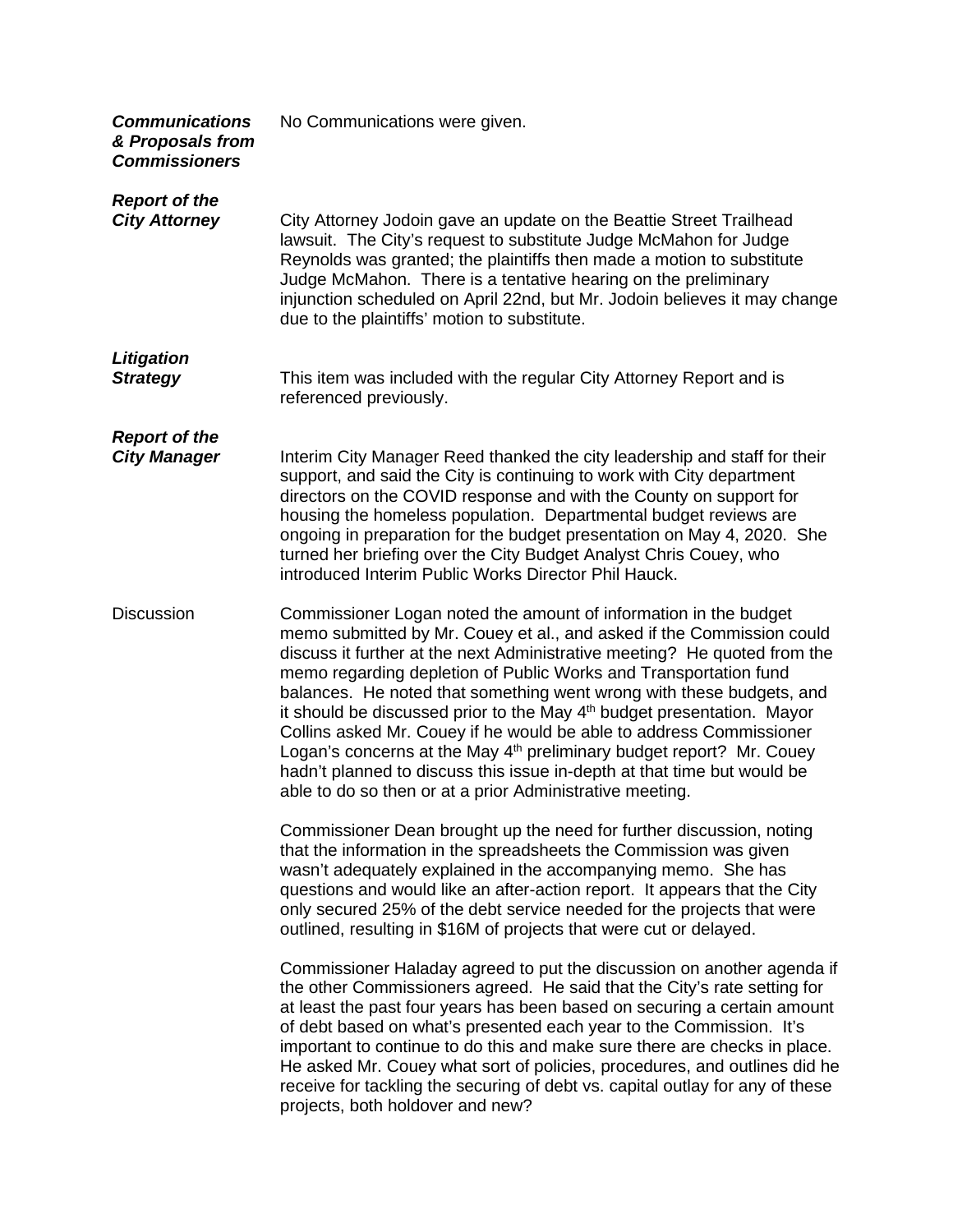Mr. Couey explained that when he joined the City last October there was a lack of written official policy, just known and best practices. He felt that if there had been a better-organized effort to have this information written down and put together with past budgets it would have been easier to follow the process. There was little transition time after he arrived, and no trail to pick up. He has put some internal controls in place, and they are writing official policies to ensure that debt-funded projects have funds in place before the project begins.

Commissioner Haladay agreed that official policies should be made and written down to ensure institutional knowledge, and that they need to do a better job of transition planning. He asked Mr. Couey if they are considering securing or proposing additional debt in the 2021 budget, as opposed to using a capital outlay to essentially balance the budget out between two years? Mr. Couey said that the 2021 budget will not be debt-heavy; the plan they've put in place to finish out FY20 and the plan going forward into FY21 will be sufficient at this point to replenish these funds without having to take on an exorbitant amount of debt to make up the shortfalls.

Commissioner Haladay addressed Mr. Hauck. He asked if the City would have to adjust rates from where they were set last year in order to bring about the planned "fixes." Mr. Hauck said that they did not assume any additional rate increases in any of the funds; they utilized the rates that the Commission passed in FY20 and FY21 for their revenue projections. The plan they submitted does not require additional revenue.

Mayor Collins asked for further comments or questions; there were none. He asked if there was a consensus for adding this discussion to the agenda for the next Administrative meeting? Commissioner Dean expressed support, but wondered if they needed to have similar discussions regarding water, wastewater, storms, streets, and the gas tax? Mr. Couey said those funds, as they stand now, should be fine. Commissioner O'Loughlin thought the impact on the community and the timeline of projects should be discussed at another meeting. Mayor Collins asked Interim Clerk Clayborn to add the discussion to the next Administrative meeting agenda.

Commissioner Haladay noted that each fund would be discussed at the work sessions and asked it there would be an opportunity for a deeper look at those funds. Mr. Couey indicated that they could increase the projected debt funding for next year at the work sessions if the Commission has priorities or projects they would like to add.

*Public Hearings* A. [CONSIDER A RESOLUTION GRANTING A CONDITIONAL USE](https://helena.novusagenda.com/agendapublic/CoverSheet.aspx?ItemID=4579&MeetingID=299)  [PERMIT TO ALLOW AN EIGHTEEN \(18\) SPACE PARKING LOT](https://helena.novusagenda.com/agendapublic/CoverSheet.aspx?ItemID=4579&MeetingID=299)  [USE IN THE R-3 \(RESIDENTIAL\) DISTRICT FOR A PROPERTY](https://helena.novusagenda.com/agendapublic/CoverSheet.aspx?ItemID=4579&MeetingID=299)  [WITH A LEGAL DESCRIPTION OF LOT 8 IN BLOCK 12 OF THE](https://helena.novusagenda.com/agendapublic/CoverSheet.aspx?ItemID=4579&MeetingID=299)  [FLOWERREE ADDITION TO THE CITY OF HELENA, LEWIS](https://helena.novusagenda.com/agendapublic/CoverSheet.aspx?ItemID=4579&MeetingID=299)  [AND CLARK COUNTY, MONTANA WITH CONDITIONS.](https://helena.novusagenda.com/agendapublic/CoverSheet.aspx?ItemID=4579&MeetingID=299)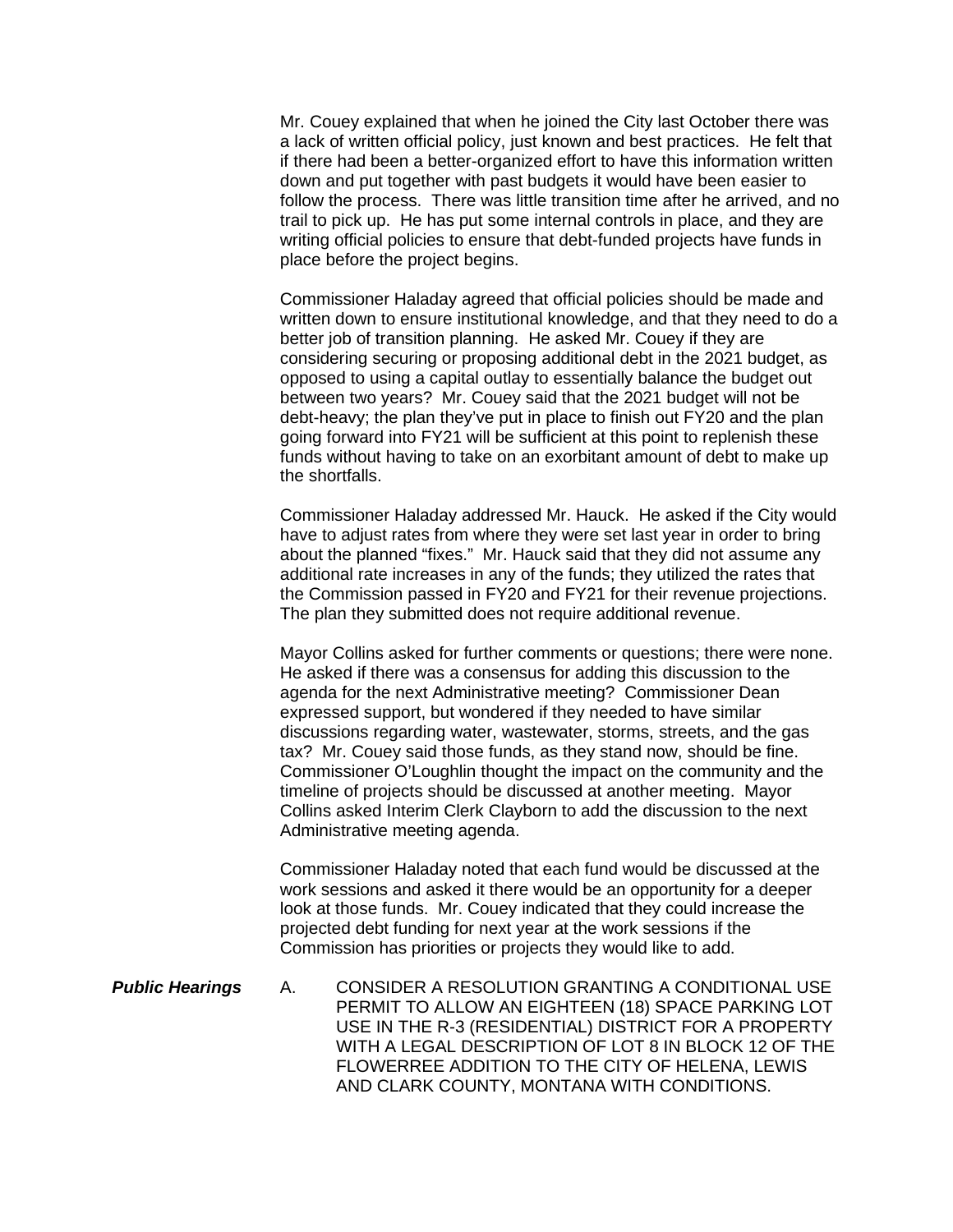Staff Report City Planner II Hillary Taylor explained that the applicant wants to build an eighteen (18) space parking lot to accommodate parking for those Opportunity Bank employees who are currently parking on the street. This is the second application for this parking lot. The first application was made on August 1, 2019. That application was heard by the Zoning Commission on October 8, 2019. The Zoning Commission recommended approval 3-1. The City Commission conducted a public hearing on the application on November 4, 2019. The City Commission denied the application 4-1. The Commissioner that voted against the proposal stated that there were concerns over converting the use of the land from a single-family household to a parking lot, as well as the danger to pedestrians with increased egress of traffic into the area from the proposed lot. The light disturbance and sound would also be problematic.

> The second application was made on January 28, 2020. The applicant tried to address the concerns raised by the City Commission with the following mitigation measures: cut-off lighting, landscaping 63% above what is required, boulevard sidewalks, and the installation of ADA compliant curb cuts. This application was heard by the Zoning Commission on March 10, 2020. The Zoning Commission voted 3-0 to approve the application with four (4) conditions.

This would create an eighteen (18) space off-street parking lot which would allow Opportunity Bank employees to park off the street, eliminating potential conflicts with surrounding neighbors. As conditioned, the proposal would alleviate pedestrian conditions. The applicant shall replace the existing non-compliant (four (4)-foot wide) sidewalk and a new five (5)-foot boulevard sidewalk will be installed along Butte Avenue and Roberts Street, and new ADA compliant curb ramps will be installed at the southwest corner of Butte Avenue and Roberts Street. Additionally, as conditioned the applicant will provide for 63% more landscaping than required

This does result in the conversion of what was historically a residential lot into a commercial use. The mitigation measures recommended by the Zoning Commission are designed to mitigate those impacts.

The depart recommends approving a resolution granting a conditional use permit to allow an eighteen (18) space parking lot use in the R-3 (Residential) District, with the following conditions:

1. The applicant is required to provide, as shown in the application materials, an opaque six (6) foot fence (or similar) in compliance with Section 11-24-5 along the western property line to mitigate glare and noise.

2. Landscaping as shown in the proposed site plan shall be included along the fence and Butte Avenue and Roberts Street to reduce the noise, odor, and glare from the parking vehicles. As proposed the landscaping will be 63% over what is required.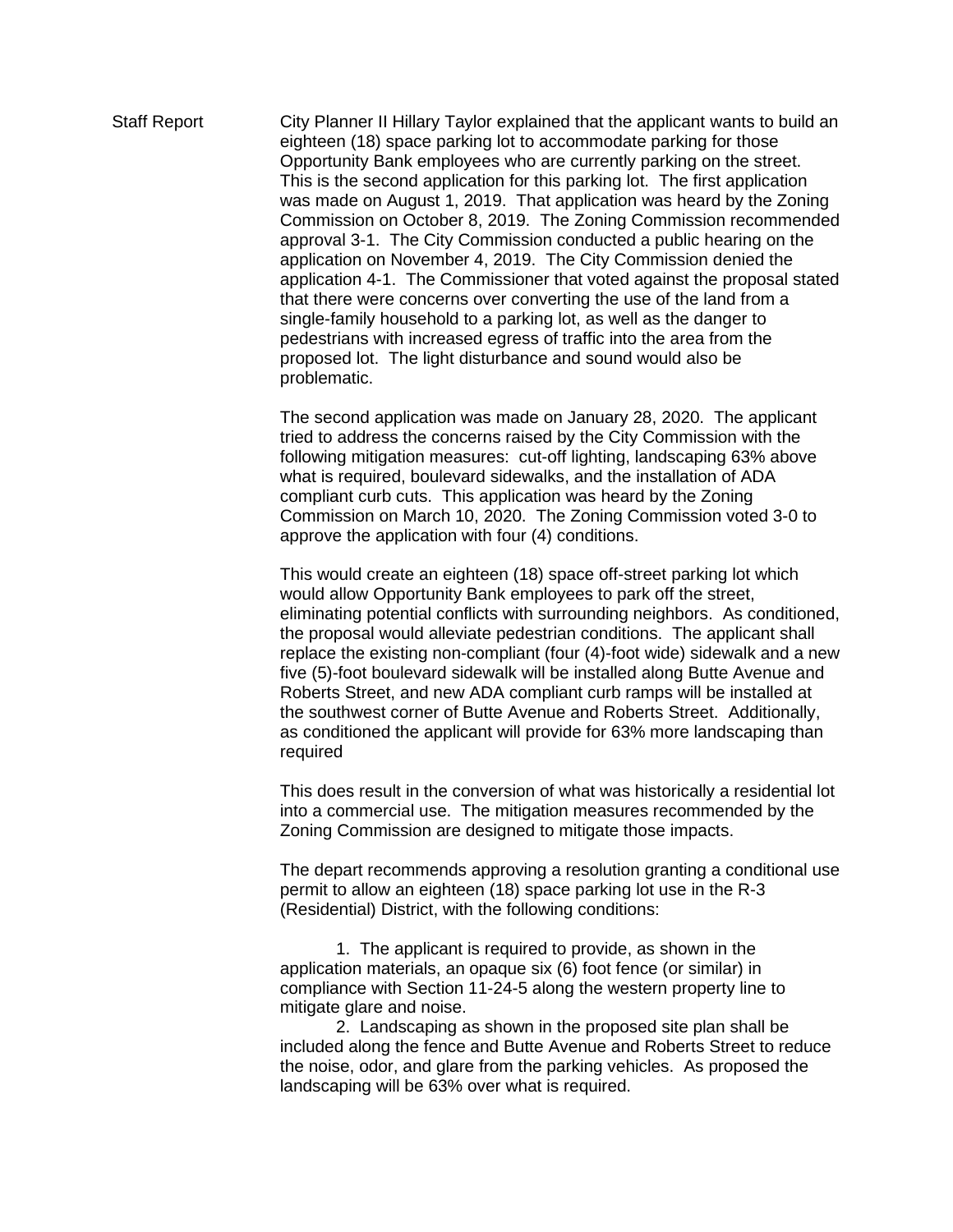|                       | 3. To alleviate pedestrian conditions the applicant shall replace<br>the existing non-compliant (four (4)-foot wide) sidewalk and a new five<br>(5)-foot boulevard sidewalk will be installed along Butte Avenue and<br>Roberts Street, and new ADA compliant curb ramps will be installed at<br>the southwest corner of Butte Avenue and Roberts Street.<br>4. The proposed lighting on the property will be limited to lighting<br>four (4) feet high that is equipped with down shielding cut off material. |
|-----------------------|----------------------------------------------------------------------------------------------------------------------------------------------------------------------------------------------------------------------------------------------------------------------------------------------------------------------------------------------------------------------------------------------------------------------------------------------------------------------------------------------------------------|
|                       | Byron Stahly from Opportunity Bank provided further information about<br>the business and elaborated on the proposed plans using a slide<br>presentation.                                                                                                                                                                                                                                                                                                                                                      |
| <b>Discussion</b>     | Commissioner Dean noted that she wasn't on the Commission when the<br>proposal was first made. She asked if the neighbor who objected to the<br>original plan due to car lights was consulted about the new plan? She<br>asked about public comments or complaints. There were none.<br>Commissioner Dean asked if the bank would be responsible for snow<br>removal, which was confirmed by a bank representative. She thanked<br>them for the thorough presentation.                                         |
|                       | Commissioner O'Loughlin referred to the objection made to the previous<br>plan and asked again if that individual had commented on the new<br>proposal? Ms. Taylor said she didn't know if that neighbor was<br>specifically consulted but that all comments were included in the<br>informational packet.                                                                                                                                                                                                     |
|                       | Mayor Collins asked how many letters were sent out to neighbors? Darryl<br>Rensmon from Opportunity Bank said they did not go door-to-door, but<br>rather tried to catch people on the street for input. They did the same<br>with people living in the housing authority across the street. No one they<br>spoke with objected.                                                                                                                                                                               |
|                       | Mayor Collins asked for further comments from the Commission; there<br>were none. He called for public comment.                                                                                                                                                                                                                                                                                                                                                                                                |
| <b>Public Comment</b> | Mr. Chris Hellwitz (no address given) stated that he is a homeowner who<br>has lived next door to the proposed parking lot for 30 years. He believes<br>the parking lot will be an asset to the neighborhood because it will allow<br>residents to park on the street in spaces now used by bank employees.<br>He thinks there will be minimal impact from the parking lot because there<br>will be the same businesses, amount of traffic, and noise as there is now.                                         |
| <b>Discussion</b>     | Commissioner Logan asked Mr. Stahly what are the substantive<br>differences between the November and current plan? Mr. Stahly said the<br>only differences are that they now plan for two ADA ramps instead of one,<br>and there will be more landscaping along the west border. Plans for the<br>parking lot itself are unchanged.                                                                                                                                                                            |
|                       | Commissioner Haladay said that the applicant had done a significantly<br>better job in this presentation and he appreciates the attention to detail.<br>Normally, the Commission hears a lot of opposition to putting in surface                                                                                                                                                                                                                                                                               |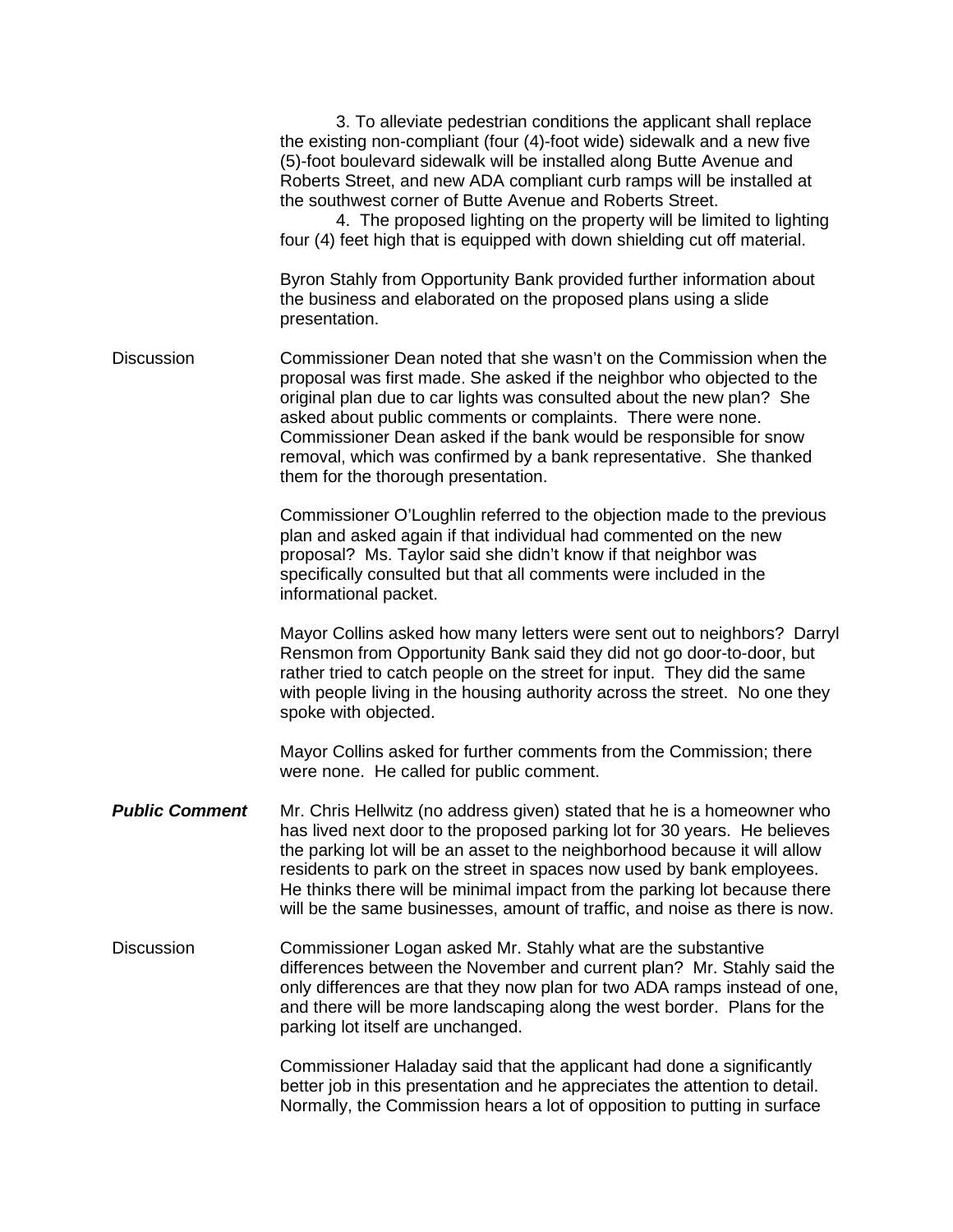parking lots and they generally decide against it, but in this case the plans appear to be beneficial to the area and residents. He especially appreciated the nod to the Helena Climate Change Action Plan with the addition of more landscaping.

**Motion Commissioner Logan moved to approve the resolution subject to the four conditions listed by the City Planning Department.** Commissioner Dean seconded the motion. Mayor Collins called for a roll call vote: Commissioner Haladay voted aye, Commissioner Dean voted aye, Commissioner Logan voted aye, Commissioner O'Loughlin voted aye, and Mayor Collins voted aye. **The motion carried, 5:0.**

> B. CONSIDER A RESOLUTION GRANTING A CONDITIONAL USE PERMIT TO ALLOW AN 800 SQUARE FOOT GENERAL PROFESSIONAL USE IN THE R-3 (RESIDENTIAL) DISTRICT FOR A PROPERTY WITH A LEGAL DESCRIPTION OF LOT 5 IN BLOCK 603 OF THE HOBACK AND CANNON ADDITION TO THE CITY OF HELENA, LEWIS AND CLARK COUNTY, MONTANA, WITH AN ADDRESS OF 817 9TH AVENUE, HELENA, MT 59601 WITH CONDITIONS.

Staff Report City Planner II Hillary Taylor reported that the property is currently occupied by a single-family house and a detached garage. The application was heard by the Zoning Commission at the regularly scheduled meeting on March 10, 2020. The Zoning Commission voted 3- 0 to approve the application with five (5) conditions. There was discussion about the fifth condition which states "the general professional use shall not allow the use of the property for the following: photography, fitness, weight loss, postal, hairstyling, pet grooming, copying and printing, or laundry and dry-cleaning services." After consultation with the Attorney's office, staff recommends that the condition should remain as written.

> The applicant/property owner is seeking to obtain a Conditional Use Permit (CUP) to allow a general professional services use in the R-3 (Residential) zoning district to operate an environmental consulting office with one full-time employee and two (2) part-time employees.

> This will allow the use of 800 square feet of an existing single-family home for a general professional services use encouraging the continuation and growth of a small business. The granting of this Conditional Use Permit will legitimize the use of a small office in the R-3 allowing the business to outgrow the allowed 'home occupation' business license.

> Planner Taylor and Community Development Director Sharon Haugen's recommend motion was to approve a Resolution granting a conditional use permit to allow an 800 square foot general professional use in the R-3 (Residential) District for a property with a legal description of Lot 5 in Block 603 of the Hoback and Cannon Addition to the City of Helena,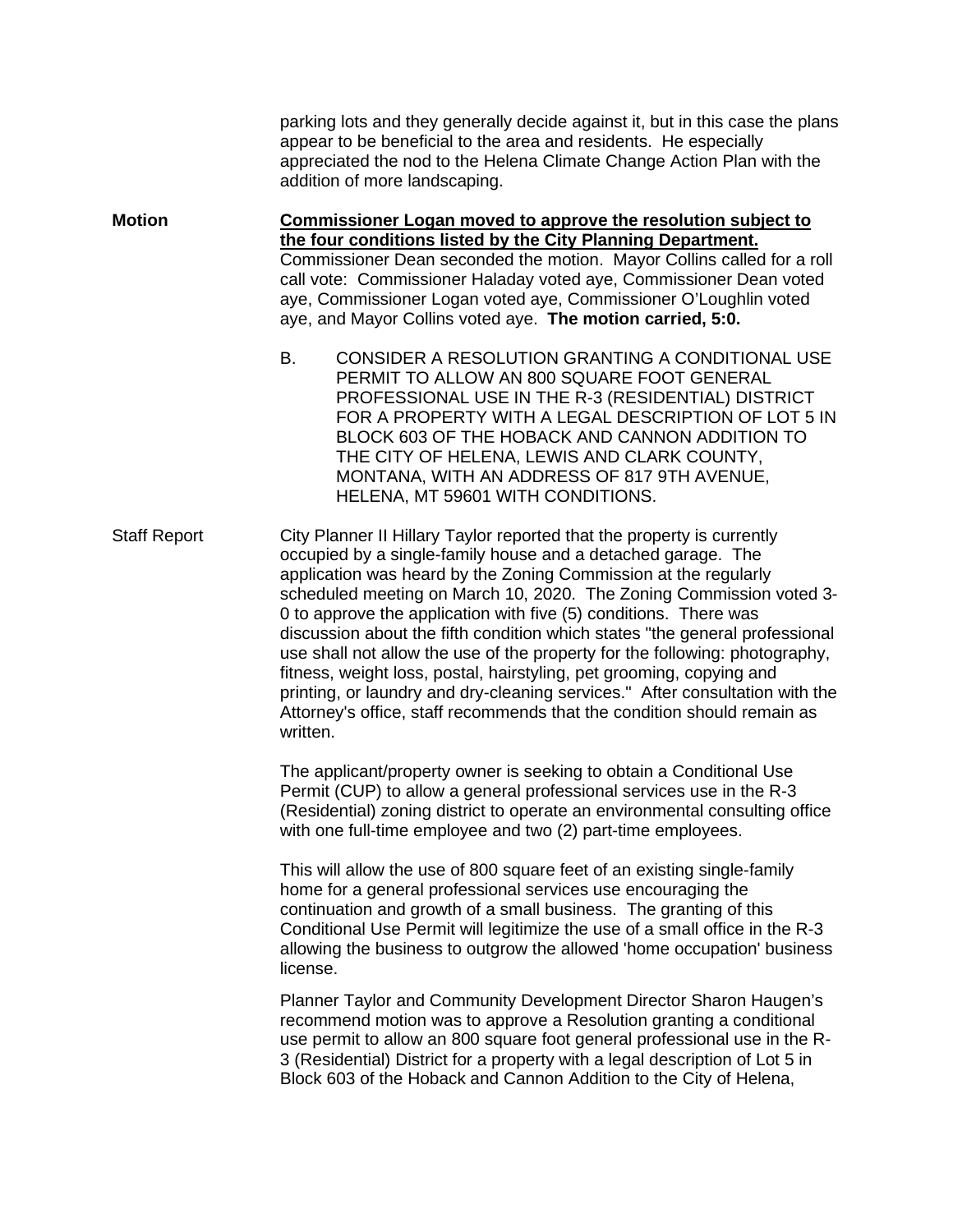|                       | Lewis and Clark County, Montana, with an address of 817 9th Avenue,<br>Helena, MT 59601 with the following conditions:                                                                                                                                                                                                                                                                                                                                                                                                                                                                                                                                                                                                                                          |
|-----------------------|-----------------------------------------------------------------------------------------------------------------------------------------------------------------------------------------------------------------------------------------------------------------------------------------------------------------------------------------------------------------------------------------------------------------------------------------------------------------------------------------------------------------------------------------------------------------------------------------------------------------------------------------------------------------------------------------------------------------------------------------------------------------|
|                       | 1. Applicant shall maintain three (3) off-street parking spaces;<br>2. No signage beyond what is permitted by the sign ordinance<br>shall be allowed;<br>3. No alterations to the existing lighting shall be allowed, except<br>normal additions and changes in compliance with Helena City Code;<br>4. No more than 800 square feet of the property shall be<br>dedicated to the general professional use; and<br>5. The general professional use shall not allow the use of the<br>property for photography, fitness, weight loss, postal, hairstyling, pet<br>grooming, copying and printing, or laundry and dry-cleaning services.                                                                                                                          |
| <b>Discussion</b>     | Commissioner Haladay noted that he had ex parte communications with<br>the applicant that can't be waived and opted to not participate in the<br>discussion or vote.                                                                                                                                                                                                                                                                                                                                                                                                                                                                                                                                                                                            |
|                       | The applicant, Mr. Colin McWilliams, did a slide presentation to provide<br>the Commission with further information. He demonstrated that there are<br>several churches and businesses already located in the same R-3<br>neighborhood. He stated there will be no structural changes to the<br>building or to pedestrian, bicycle, or traffic patterns. He is not anticipating<br>requesting any variances. Mr. McWilliams described his business as<br>having no walk-in customers, and most of their clients are from outside<br>the City as they work in environmental compliance for freight railroads.<br>He has an existing business license. He noted that as a locally owned<br>small business it would be beneficial to maintain a footing in Helena. |
|                       | Mayor Collins thanked Mr. McWilliams and called for public comment.                                                                                                                                                                                                                                                                                                                                                                                                                                                                                                                                                                                                                                                                                             |
| <b>Public Comment</b> | Tyler Warne (528 Highland St.) stated that he is the former owner of the<br>property at 817 9 <sup>th</sup> Avenue. He operated an appraisal business with 1-2<br>employees. He had good relations with the neighbors. Previous to his<br>purchasing the property in 2015 there was a childcare business in that<br>location, which resulted in a higher traffic count than there would be with<br>Mr. McWilliam's business.                                                                                                                                                                                                                                                                                                                                    |
|                       | Mayor Collins thanked Mr. Warne and called for comments from the<br>Commission.                                                                                                                                                                                                                                                                                                                                                                                                                                                                                                                                                                                                                                                                                 |
| <b>Discussion</b>     | Commissioner Dean noted that the agenda packet indicates that the<br>previous businesses in the location operated from the garage; she asked<br>if the applicant planned to conduct his business in the house. Mr.<br>McWilliams said he didn't specify which portion of the structures he<br>planned to use because at the time of his application he wasn't certain,<br>but he has a better picture now and plans to include a furnished portion of<br>the garage as well as the house for his business. Mr. Warne stated that<br>he used a portion of the house, as well as the garage, when he had more<br>part-time employees.                                                                                                                             |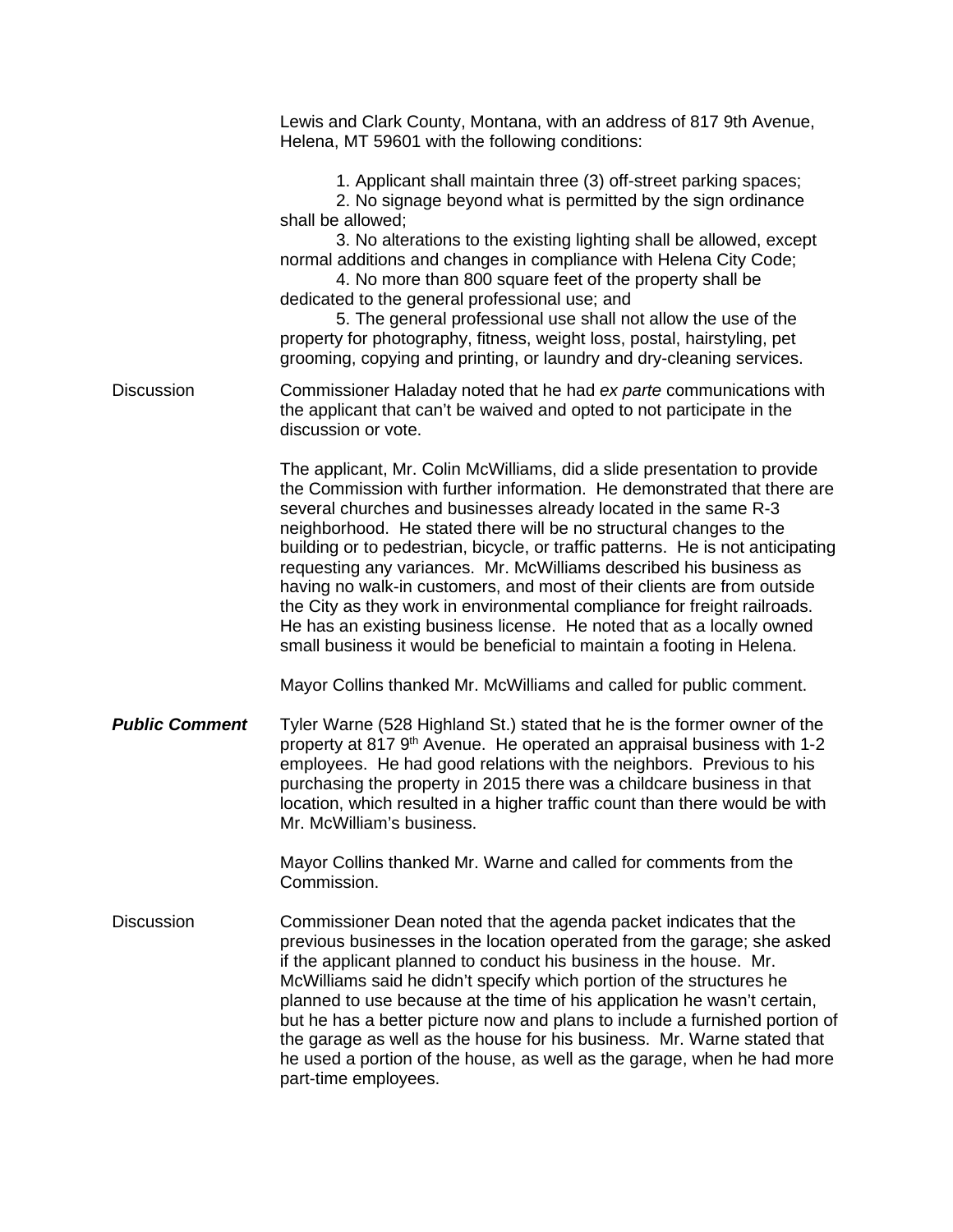Commissioner O'Loughlin addressed Planner Taylor: page 139 of the agenda packet notes that the applicant's intent is to void the CUP if the property is sold again. Commissioner O'Loughlin wanted to clarify if the CUP would be voided with the sale of the property. Ms. Taylor said it would not and the CUP would stay in effect with any sale of the property. Commissioner O'Loughlin asked if a new owner would have to petition the City for another CUP to use the property? Ms. Taylor noted that if the property is sold the property owner will be able to have a general professional use on the property. However, the CUP can be altered. If the use is discontinued the new owner will have to apply for a new CUP. Commissioner O'Loughlin noted that the criteria for approval have been met, and she's pleased that there won't be a significant increase in traffic in the area due to the business.

**Motion Commissioner O'Loughlin moved to grant the Conditional Use Permit along with the five conditions recommended by the City Planning Department.** Commissioners Dean and Logan simultaneously seconded the motion. Mayor Collins called for a roll call vote: Commissioner Dean voted aye, Commissioner Logan voted aye, Commissioner O'Loughlin voted aye, and Mayor Collins voted aye. Commissioner Haladay abstained. **The motion carried, 4:0 with 1 abstention**.

Discussion Commissioner O'Loughlin asked Ms. Taylor about the new criteria and standards used to evaluate requests for CUPs. Ms. Taylor said that the new system is more thorough, and that the two applications they've received since implementing the new system have been more robust. Several new criteria are working very well in terms of historic trends in neighborhoods, and the additional criteria relating to climate change and structural changes are producing stronger applications.

> Mayor Collins noted that he inadvertently skipped over Item 10 of the agenda, Communications from the Helena Citizens' Council (HCC). He called on their representative.

## *Communications from the Helena*

**Citizens' Council** Nancy Perry, Treasurer of the HCC, said the Council has not met since Governor Bullock's order to shelter in place, so the regular March and April meetings were cancelled. She noted that Article 4, Section 4 of the City Charter requires the HCC to review the City's annual budget and make any recommendations to the Commission. The HCC's budget committee is preparing and requests a copy of the preliminary budget prior to discussions so they have time to study it. They intend to attend the budget work sessions scheduled between May 11-25, and to write a summary report. The entire HCC membership will meet on May 28<sup>th</sup> to discuss and vote on the report; they will present their findings at the June 8<sup>th</sup> regular Commission meeting.

> Mayor Collins asked for comments from the public; there were none. He called for comments from the Commission.